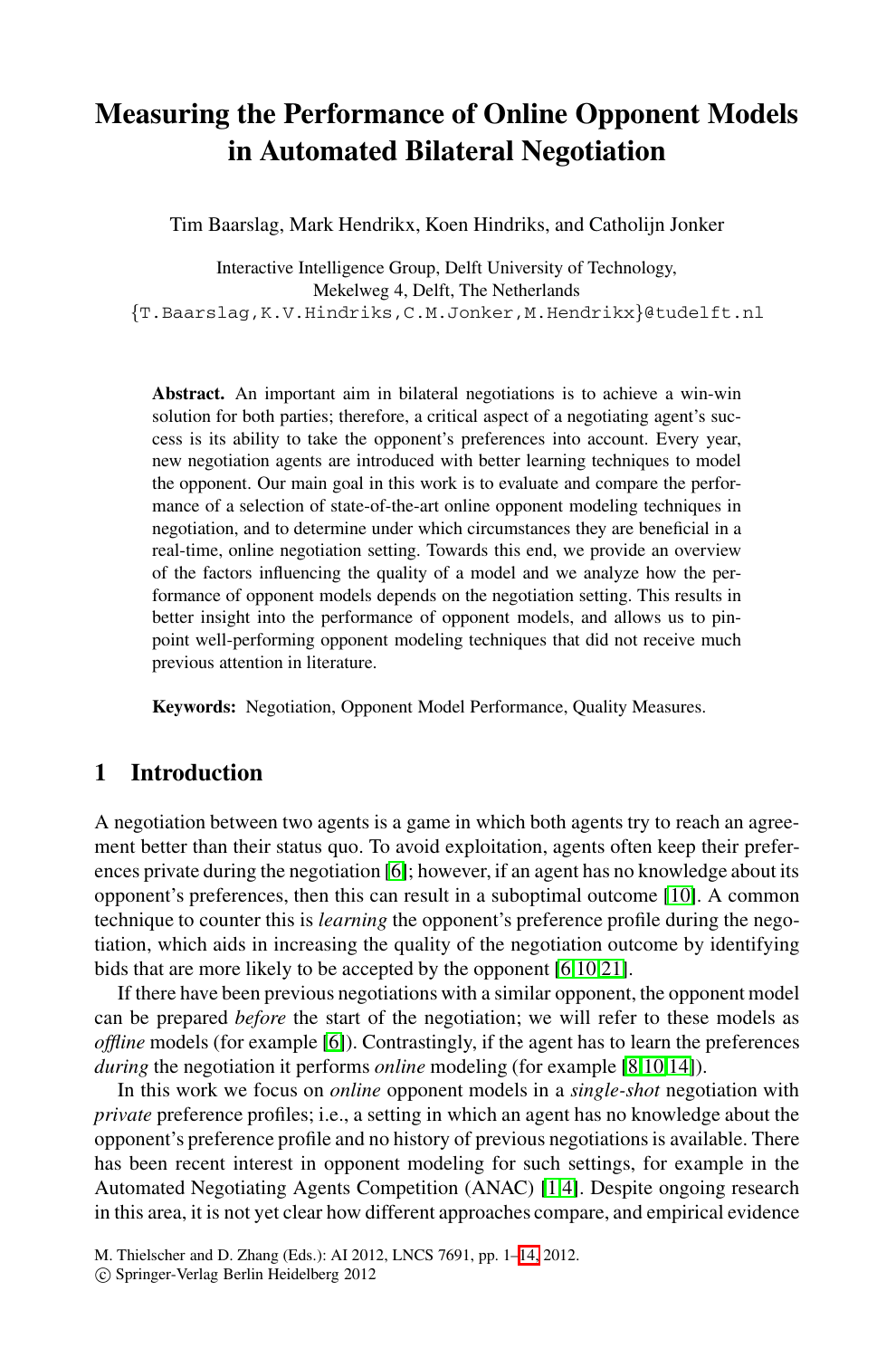has raised the question whether using an opponent model is beneficial at all in such a setting. To illustrate: state-of-the-art agents, such as the top three agents of both ANAC 2010 [4] and ANAC 2011 [1], do not model the opponent, yet outperformed agents that do. One reason that opponent modeling does not guarantee a better outcome for an agent is that the model can be a poor representation of the opponent's preferences. If the model consistently suggests unattractive bids for the opponent, it may even be preferable to not employ one at all. Secondly, a time-based deadline introduces an additional challenge for online opponent modeling, as learning the model can be computationally expensive and can therefore influence the amount of bids that can be explored. More precisely, the gain in using the model should be higher than the loss in utility due to decreased exploration of the outco[me](#page-1-0) space. We will refer to this as the *time/exploration trade-off*.

<span id="page-1-0"></span>Apart from the inherent trade-off in oppone[nt](#page-2-0) modeling, [we](#page-4-0) are interested whether opponent models are accurate enough to provide gains at all, even when ignoring computational [co](#page-5-0)sts. To this end, we evaluate opponent models in two settings: a time-based and round-b[ase](#page-12-1)d negotiation protocol. This paper compares a large set of opponent modeling techniques, which were isolated from state-of-the-art negotiation strategies. We measure their performance in various negotiation settings, and we provide a detailed overview of how the different factors influence the final negotiation outcome.

After discussing related work in Section 2, we introduce the negotiation setting and consider the difficulties in evaluating opponent models in Section 3. In Section 4 we introduce a method to quantify opponent model performance, after which we apply it to a set of models in Section 5. We formulate hypotheses and analyze the results in Section 6; and finally, in Section 7 we provide directio[ns](#page-13-2) for fu[ture](#page-13-6) work.

# **2 Related Work**

Opponent modeling has received a lot of attention in automated negotiation. There are three groups of related work when considering opponent model evaluation. The first category consists of work that details an agent strategy in which the opponent model is introduced, but the performance is not evaluated. Examples of this type are [8] and [20].

The second category compares a singl[e no](#page-13-7)vel model [w](#page-13-8)ith a set of baseline strategies. The approaches usually differ in how they define performance. In [10] for example, a model is introduced for the same time-based protocol discussed in this work. The performance of the opponent model is estimated by embedding it in a strategy and comparing the average utility against two baseline strategies. The modeling technique discussed by [16] introduc[es](#page-13-1) a model for a similar protocol, but in this case the baseline is set by humans. Zeng and Sycara measure performance in terms of social welfare, but focus on single-issue negotiations in which they compare the performance of three settings: both learn, neither learn, and only the buyer learns [21]. Finally, [5] evaluates the accuracy of a model against simple baseline strategies in terms of the likelihood that the correct class is estimated to which the opponent's preference profile belongs.

The last category is most similar to our work, and consists of literature comparing the performance of a model against other models or against a theoretical lower or upper bound. For example, Coehoorn and Jennings [6] evaluate the performance of their opponent model using a standard bidding strategy that can be used both with and without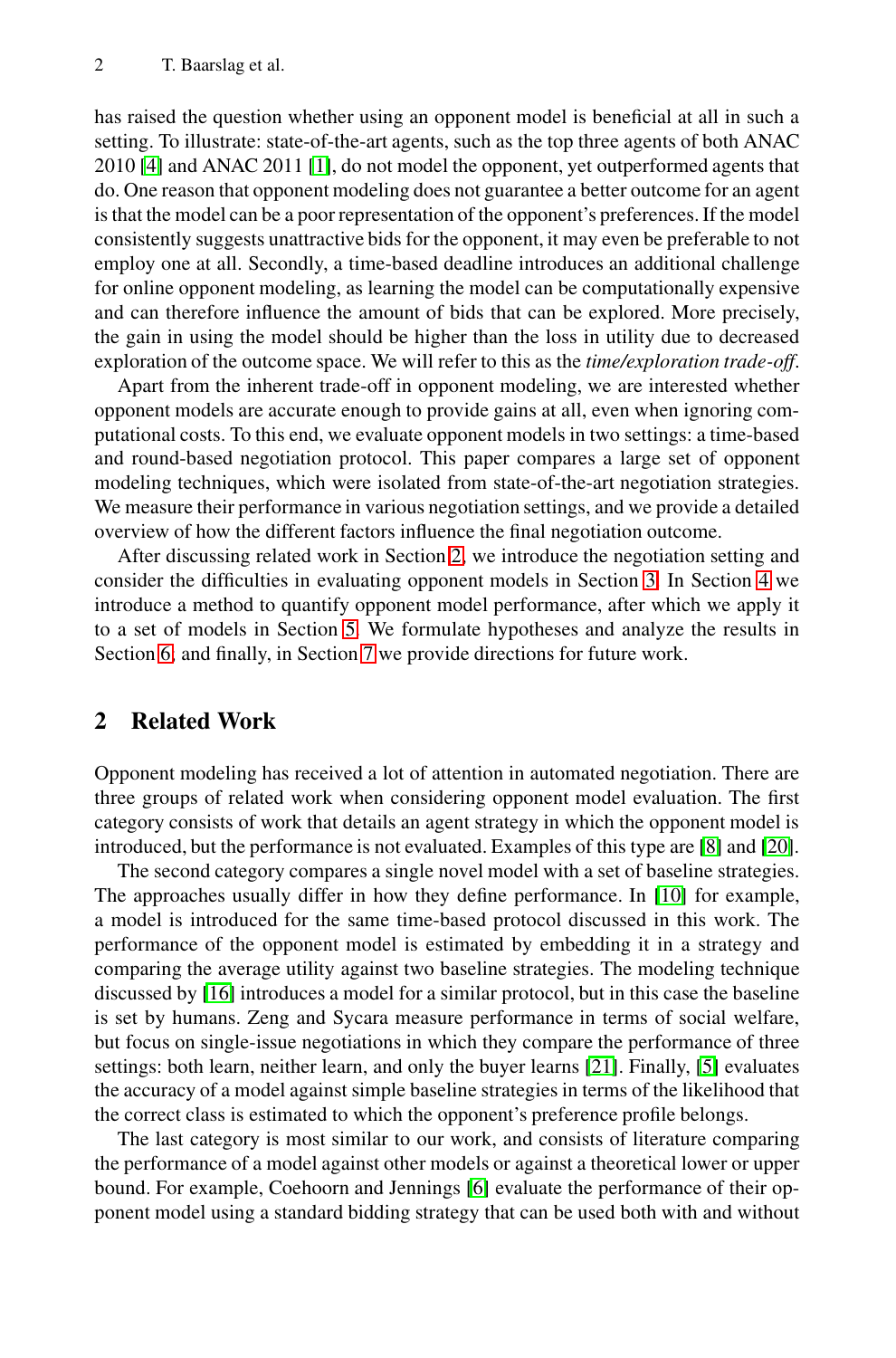<span id="page-2-0"></span>a model. The performance of the strategy is evaluated in three settings: without knowledge, with perfect knowledge, and when using an offline opponent model. This work is similar to our work, however, it differs in the fact that we focus on *online* opponent modeling. Our setting is especially challenging as it involves the time/exploration tradeoff. Another example is the work by [13], which introduces two opponent models for e-recommendation in a multi-object negotiation. Compared to our work, we focus on the more general type of multi-issue negotiations. Finally, [11] defines two accuracy measures and uses these measures to analyze the accuracy of two opponent models. The main differences are that we focus on a larger set of performance measures, and pay more attention to the factors that influence the performance of the model.

Furthermore, as far as we know, our work is the first to compare and analyze such a large set of state-of-the art models of the opponent's preference profile.

# **3 Evaluating Opponent Models**

The main goal of this work is to answer the following research question: "*Under what circumstances is it beneficial to use an online opponent model in a real-time negotiation setting?*". An answer is not straightforward due to the time/exploration trade-off and potentially poor accuracy of a model. In particular, we want to answer the following:

- 1. Assuming *perfect* knowledge about the opponent's preferences, is there a significant performance gain in using this information compared with ignoring it?
- 2. Is there a significant performance gain from using an *online opponent model* in comparison to *not using a model*, assuming no prior knowledge is available?

The main difficulty in finding a conclusive answer to these questions, is that the performance of an opponent model depends on the negotiation setting. Therefore, we study an third, overarching research question:

<span id="page-2-1"></span>3. How does the performance of using an opponent model depend on the setting?

#### **3.1 Preliminaries**

In this work we focus on a bilateral automated negotiation in which two agents try to reach an agreement while maximizing their own utility. Agents use the widelyemployed alternating-offers protocol for bilateral negotiations [17], in which the negotiating parties take turns in exchanging offers. A negotiation scenario consists of the negotiation domain, which specifies the setting and all possible bids, together with a privately-known preference profile for each party. A preference profile is described by a utility function  $u(x)$ , which maps each possible outcome x in the negotiation domain to a utility in the range [0*,* 1]. In this work we discuss opponent models that attempt to estimate the opponent's utility function  $u'(x)$  during the negotiation.

#### **3.2 Influence of the Agent's Strategy**

Different agents apply their opponent model in different ways. There are two main factors in which the application of an opponent model by a bidding strategy can differ: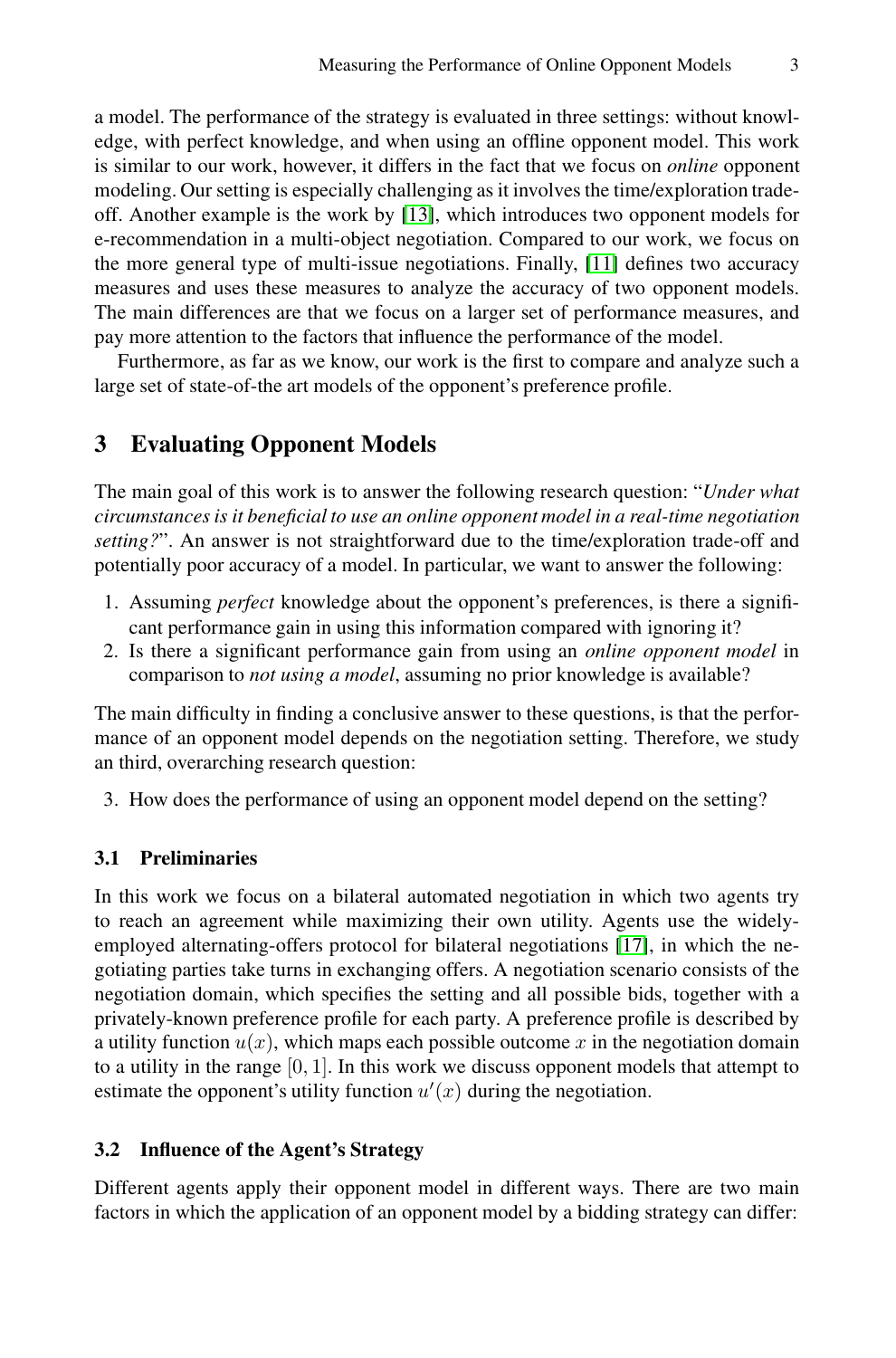- <span id="page-3-0"></span>**–** *Type of information gained from the opponent model*[. A](#page-13-10) bidding strategy can employ an opponent model for different reasons: for example, it can be employed to select the best bid for the opponent out of a set of similarly preferred bids [3,20]; to select a bid that optimizes a weighted combination of both utility functions [8]; or to help estimate the utility of a speci[fic](#page-12-2) outcome, such as the Nash-point [3].
- **–** *Selecting a bid using an opponent model*. When a model is used to select a bid from a set of similarly preferred bids, the question still remains which one to choose. One can select the *best* bid for the opponent, but this may be suboptimal, as models may be inaccurate. An alternative is to select a bid from the set of *n* best bids [3].

Even when the factors above are taken into account, still care has to be taken to properly compare different models. Opponent models can only be fairly compared if the other components, such as bidding strategy and acceptance strategy [2] are fixed.

# **3.3 Influence of the Opponent's Strategy**

All opponent modeling techniques make certain assumpti[ons](#page-6-0) [a](#page-6-0)bout the opponent, so as to assign meaning to the observed behavior. If the opponent does not adhere to these assumptions, the model may not reflect reality well. The set of strategies against which a model is tested is a decisive factor when measuring its performance. Therefore, a set of opponents should contain both agents that fulfill the model's assumptions to determine its efficacy in optimal conditions; and agents that test the model's robustness by violating its assumptions.

The following assumptions were found by analyzing the models in Section 5.2:

- <span id="page-3-1"></span>1. *The concession of the opponent follows a particular function*. Some opponent modeling techniques assume that the opponent uses a given time-based bidding strategy. Modeling the opponent then reduces to estimating all issue weights such that the predicted utility by the modeled preference profile is close to the assumed utility.
- 2. *The first bid made by the opponent is the most preferred bid*. The best bid is the selection of the most preferred value for each issue, and thereby immediately reveals which values are the best for each issue. Many agents start with the best bid.
- 3. *There is a direct relation between the preference of an issue and the times its value is significantly changed*. To learn the issue weights, some models assume that the amount of times the value of an issue is changed is an indicator for the importance of the issue. The validity of this assumption depends on the distribution of the issue and value weights of the opponent's preference profile and its bidding strategy.
- 4. *There is a direct relation between the preference of a value and the frequency it is offered*. A common assumption to learn the value weights is to assume that values that are more preferred are offered more often. Similar to the issue weights assumption, this assumption strongly depends on the agent's strategy and domain.

#### **3.4 Influence of the Negotiation Scenario**

Three main factors of a scenario influence the quality of an opponent model:

1. *Domain size*. In general, the larger the domain, the less likely a bid is a Pareto-bid. Furthermore, domains with more bids are likely more computationally expensive to model. Therefore, the influence of the time/exploration trade-off is higher.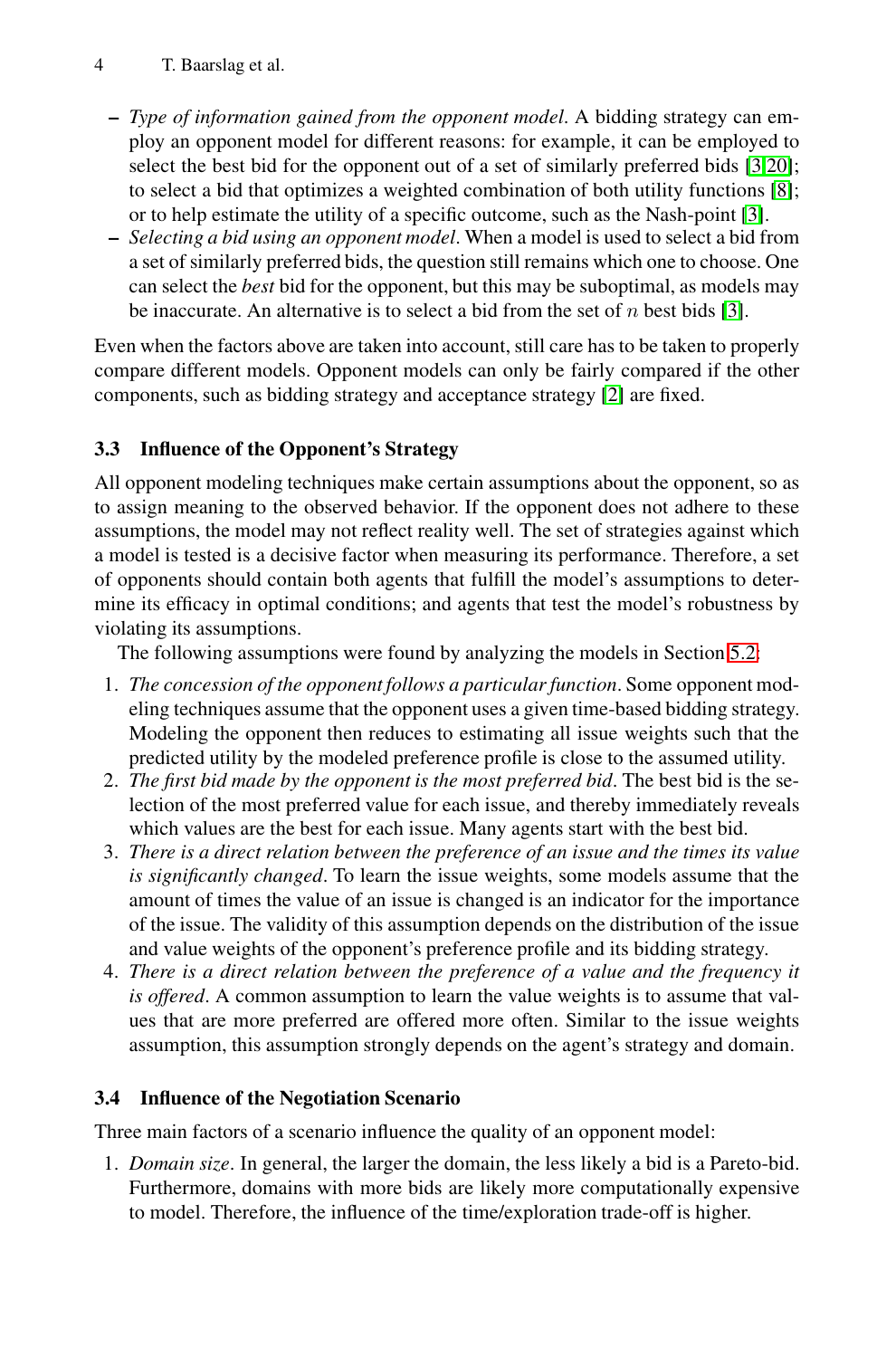- <span id="page-4-0"></span>2. *Bid distribution*. The bid distribution quantifies how bids are distributed. We define bid distribution as the average distance of all bids to the nearest Pareto-bid. The bid distribution directly influences the performance gain attainable by a model.
- 3. *Opposition*. We define opposition as the distance from the Kalai-point to complete satisfaction  $(1, 1)$ . The opposition of a domain influences the number of possible agreements, and opponent models may be help in locating them more easily.

# **4 Measuring the Performance of Opponent Models**

As we noted in the previous section, the effectiveness of an agent's opponent model is heavily influenced by the negotiation s[ett](#page-13-11)ing. This work proposes a careful measurement method of opponent modeling performance, and can be interpreted as a first step towards creating a generic performance benchmark for the type of opponent models that we study here. The following sections discuss the four components of the method.

#### **4.1 Negotiation Strategie[s of](#page-13-6) the [Age](#page-13-3)nts**

For the negotiation strategies of the agents in which the opponent models are embedded, we elected a variant of the standard time-dependent tactic [7]. This strategy is chosen for its simple behavior, which elicits regular behavior from [its o](#page-2-1)pponents; furthermore, adding a model may significantly increase its performance. Given a target utility, the adapted agent generates a set of similarly preferred bids and then selects a bid using the opponent model. We focus on selecting a bid from a set of similarly preferred bids, as this usage is commonly applied, for example in [20] and [14]. We embedded the models in four time-dependent agents ( $e = 0.1$ ;  $0.2$ ;  $1.0$ ;  $2.0$ ). We opted for multiple agents as we believed that the concession speed can influence the performance gain.

The remaining issue in using an opponent model is which bid to select for the opponent given a set of similarly preferred bids. Given the approaches in Section 3.2, we opted to have the models select the best bid for the opponent, as this approach is most differentiating: it leads to better performance of the more accurate opponent models.

#### **4.2 Negotiation Strategies of the Opponents**

This section discusses the opponents selected usi[ng](#page-3-0) the guidelines outlined in Section 3.3. The set of opponent strategies consists of three cooperative agents, which should be easy to model as their concession speed is high, and five competitive agents. The set of conceding agents consists of two *time-dependent agents* with high concession speeds  $e \in \{1, 2\}$ , and the *offer decreasing* agent, which offers the set of all possible bids in decreasing order of utility. The set of competitive agents contains two *timedependent agents* with low concession speeds  $e \in \{0.0, 0.2\}$ , and the ANAC agents *Gahboninho*, *HardHeaded*, and *IAMcrazyHaggler*.

Given the five opponent modeling assumptions introduced in Section 3.3, the first assumption about the opponent's decision function fails in general, as an opponent in practice never completely adheres to the assumed decision function. The second assumption holds for all agents except *IAMcrazyHaggler*, whose first bid is randomly picked. The other three assumptions are typical for the frequency models. It is not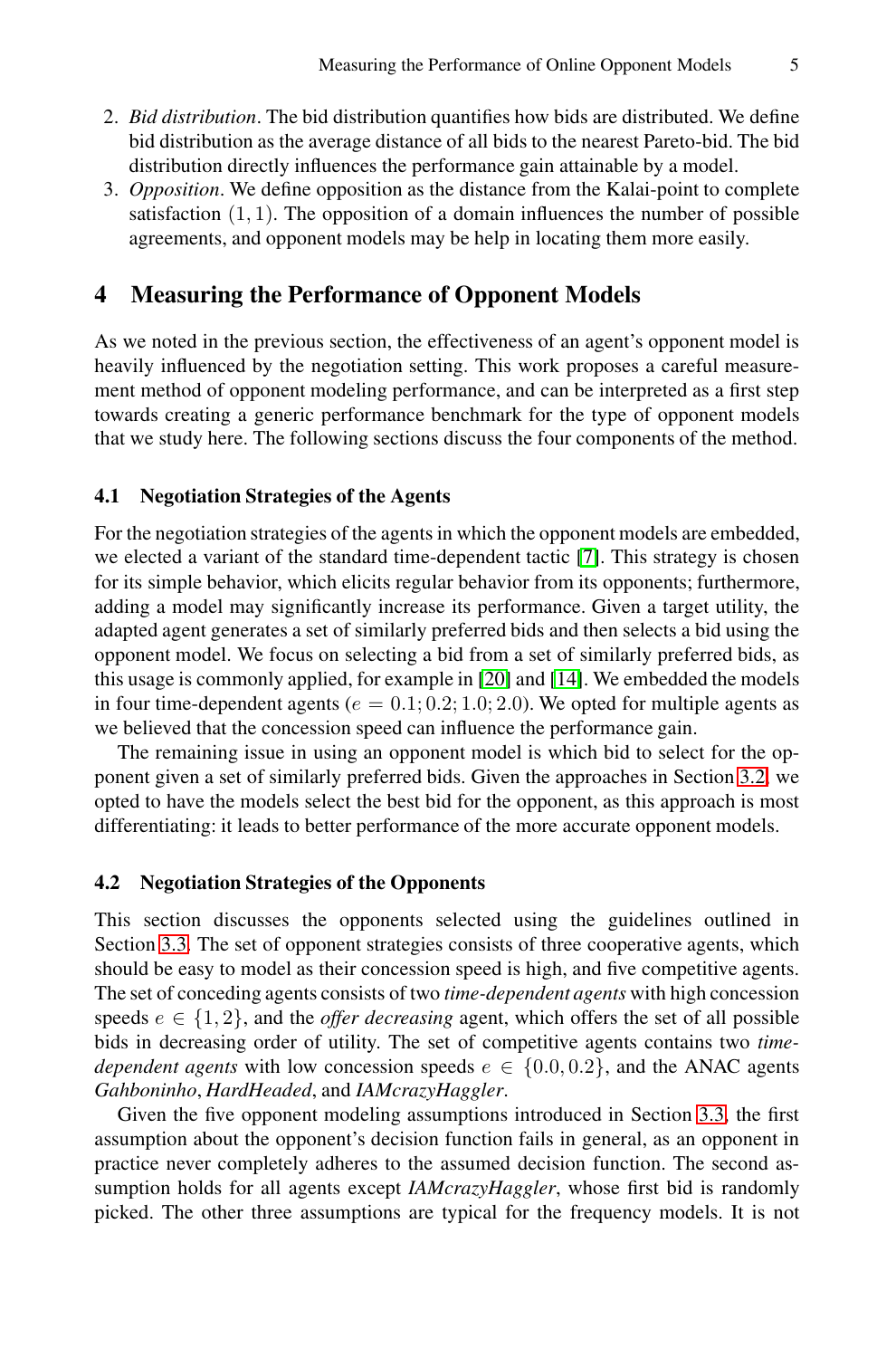<span id="page-5-1"></span>[po](#page-5-1)ssible to adhere to or violate these assumptions completely, as they depend both on the negotiation scenario structure and opponents.

#### **4.3 Negotiation Scenarios**

<span id="page-5-3"></span>As we explored in Section 3.4, the domain size, bid distribution, and opposition of a negotiation scenario are all expected to influence an opponent model's performance, an[d t](#page-12-0)herefore we aimed for a large spread of the characteristics of the scenarios, as [v](#page-13-12)isualized in Table 1. In total seven negotiation scenarios were selected.

| Scenario name                     | <b>Size</b> |        | Bid distrib. |        | <b>Opposition</b> |        |
|-----------------------------------|-------------|--------|--------------|--------|-------------------|--------|
| $ADG$ [1]                         | 15625       | (med.) | 0.136        | (low)  | 0.095             | (low)  |
| Grocery [1]                       | 1600        | (med.) | 0.492        | (high) | 0.191             | (med.) |
| <b>IS BT</b> Acquisition [1]      | 384         | (low)  | 0.121        | (low)  | 0.125             | (low)  |
| $\text{Itex}-\text{Cypress}$ [12] | 180         | (low)  | 0.222        | (med.) | 0.431             | (high) |
| Laptop $[1]$                      | 27          | (low)  | 0.295        | (med.) | 0.178             | (med.) |
| Employment contract [19]          | 3125        | (med.) | 0.267        | (med.) | 0.325             | (high) |
| Travel [4]                        | 188160      | (high) | 0.416        | (high) | 0.230             | (med.) |

<span id="page-5-2"></span>**Table 1.** Characteristics of the negotiation scenarios

#### **4.4 Quality Measures for Opponent Models**

The quality of an opponent model can be measured in two ways: a black box approach, in which *performance measures* evaluate the quality of the outcome; and a white box view, which uses *accuracy measures* capable of considering the internal design of a strategy and revealing the accuracy of the estimation of the opponent's preferences.

<span id="page-5-0"></span>This work focuses on the performance measures shown in Table 2, as [11] has already compared models using a white box approach, albeit in a more limited setting.

| <b>Performance measure</b>   | <b>Description</b>                                                                                |
|------------------------------|---------------------------------------------------------------------------------------------------|
| Avg. utility $[1,13,10]$     | Average score of the agents against selected opponents on all ne-                                 |
|                              | gotiation scenarios.                                                                              |
| Avg. time of agr. $[2]$      | Average time required to reach an agreement.                                                      |
| Avg. rounds [13,21]          | Average rounds a negotiation lasts. In a rounds-based setting, less                               |
|                              | means more accurate.                                                                              |
|                              | Avg. Pareto dist. of agr. [1,9] Average minimal distance to the Pareto-frontier. Lower is better. |
| Avg. Kalai dist. of agr. [9] | Average distance to the Kalai-point. Lower means more fair.                                       |
| Avg. Nash dist. of agr. [9]  | Average distance to the Nash-point. Lower means more fair.                                        |

**Table 2.** Overview of the performance measures

# **5 Experiments**

We applied the method described in the previous section to our experimental setup below in order to answer the research questions introduced in Section 3.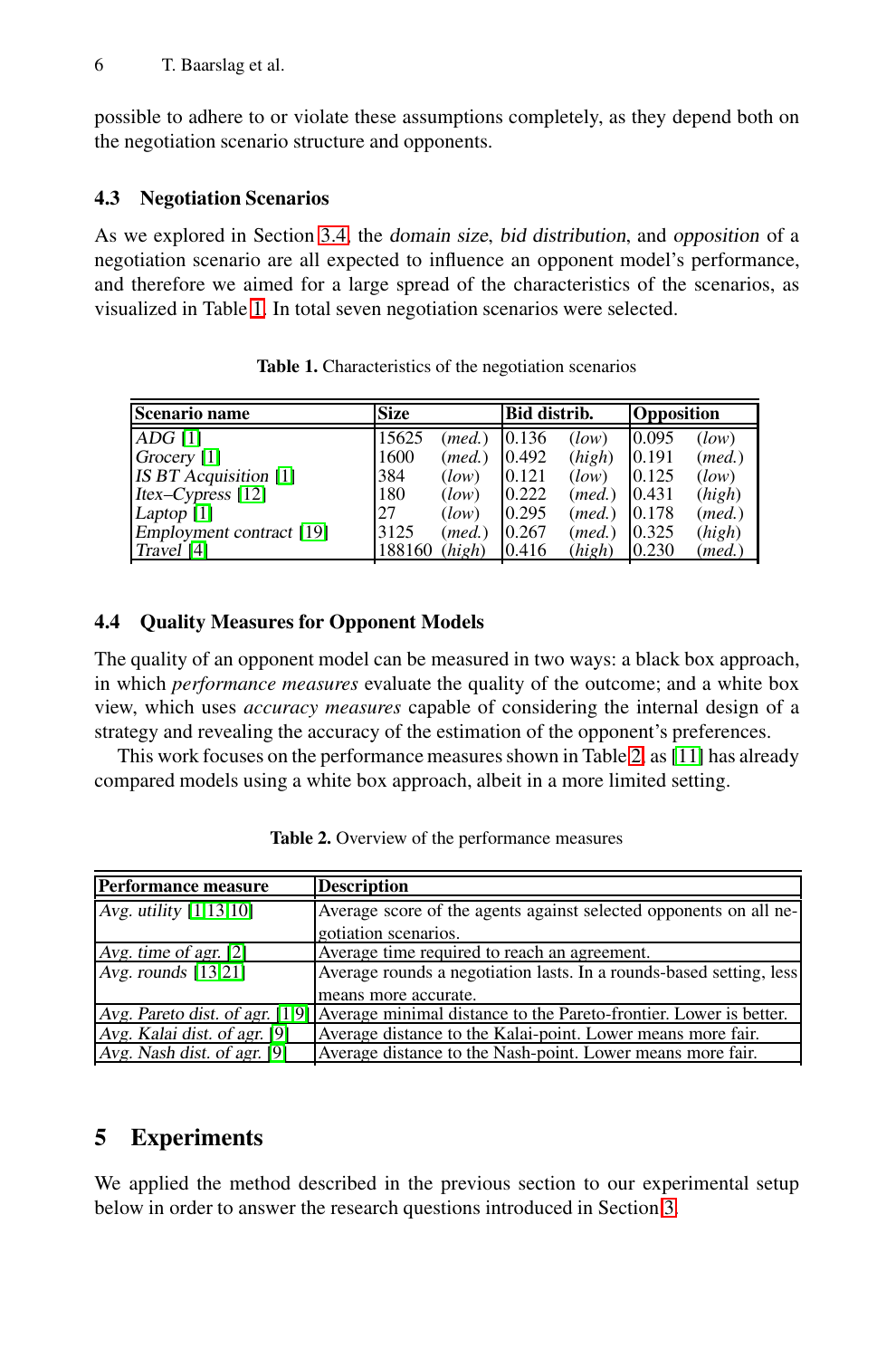#### <span id="page-6-0"></span>**5.1 Experimental Setup**

To analyze the performance of different opponent models, we employed GENIUS [15], which is an environment that facilitates the design and evaluation of automated negotiators' strategies and their components. The experiments are subdivided into two categories: we use a standard *time-based protocol*, as well as a *round-based protocol*. In total, we ran 17920 matches, which on a single computer takes nearly two months.

Our main interest goes out to the real-time setting, as this protocol features the time/exploration trade-off. We applied our bench[ma](#page-12-0)[rk](#page-13-4) to the set of models using the time-based protocol. Each match features a real-time deadline set at three minutes.

In the round-based protocol the same approach is applied, but in this case, time does not pass within a round, giving the agent infinite time to update its model. This provides valuable insights into the best *theoretical* result an opponent model can achieve.

#### **5.2 Opponent Models**

We compare the performance of the opponent models used in ANAC [1,4], which is a yearly international competition in which negotiating agents compete on multiple domains. Each year, the competition leads to the introduction of new negotiation strategies with novel opponent models. While the domain (i.e., the set of outcomes) is common knowledge to all agents, the [ut](#page-13-4)ility function o[f](#page-12-0) each player is private information and hence has to be learned. The utility functions of the agents are *linearly additive*; that is, the overall utility consists of a weighted sum of the utility for each individual issue. Th[e s](#page-12-2)etting of ANAC is consist[ent w](#page-2-1)ith the preliminaries in this paper.

We specifically opted to use agents that participated in ANAC for the following reasons: the agents are designed for one consistent negotiation setting, which makes it possible to compare them fairly; their implementation is publicly available; and finally, we believe that the agents and opponent models represent the current state-of-the-art. We use[d m](#page-13-0)odeling techniques from ANAC 2[010](#page-13-13) [4], ANAC 2011 [1], and a selection of opponent models designed for ANAC 2012. We isolated the opponent models from the agents and reimplemented them as separate generic components to be compatible with all other agents (as in [2]). As discussed in Section 3.2, this setup allows us to equip a single negotiation strategy with various opponent models, which makes it straightforward to fairly compare the different modeling techniques.

Table 3 provides a summary of the online opponent models used in our experiments, with references to the papers in which they are described. We did not include the *Bayesian Model* from [10] and the *FSEGA Bayesian Model* [18], even though they fitted our setup, as both models were not designed to handle domains containing more than a 1000 bids. We are aware that many alternative opponent modeling techniques exist [5,10,16,21]; however, for our negotiation setting, this is currently the largest set available of comparable opponent modeling techniques.

Based on our analysis, we found that in our selection two approaches to opponent modeling are prominent: *Bayesian opponent models* and *Frequency models*.

*Bayesian opponent models* generate hypotheses about the opponent's preferences [10]. The models presuppose that the opponent's strategy adheres to a specific decision function; for example a time-dependent strategy with a linear concession speed. This is then used to update the hypotheses using Bayesian learning.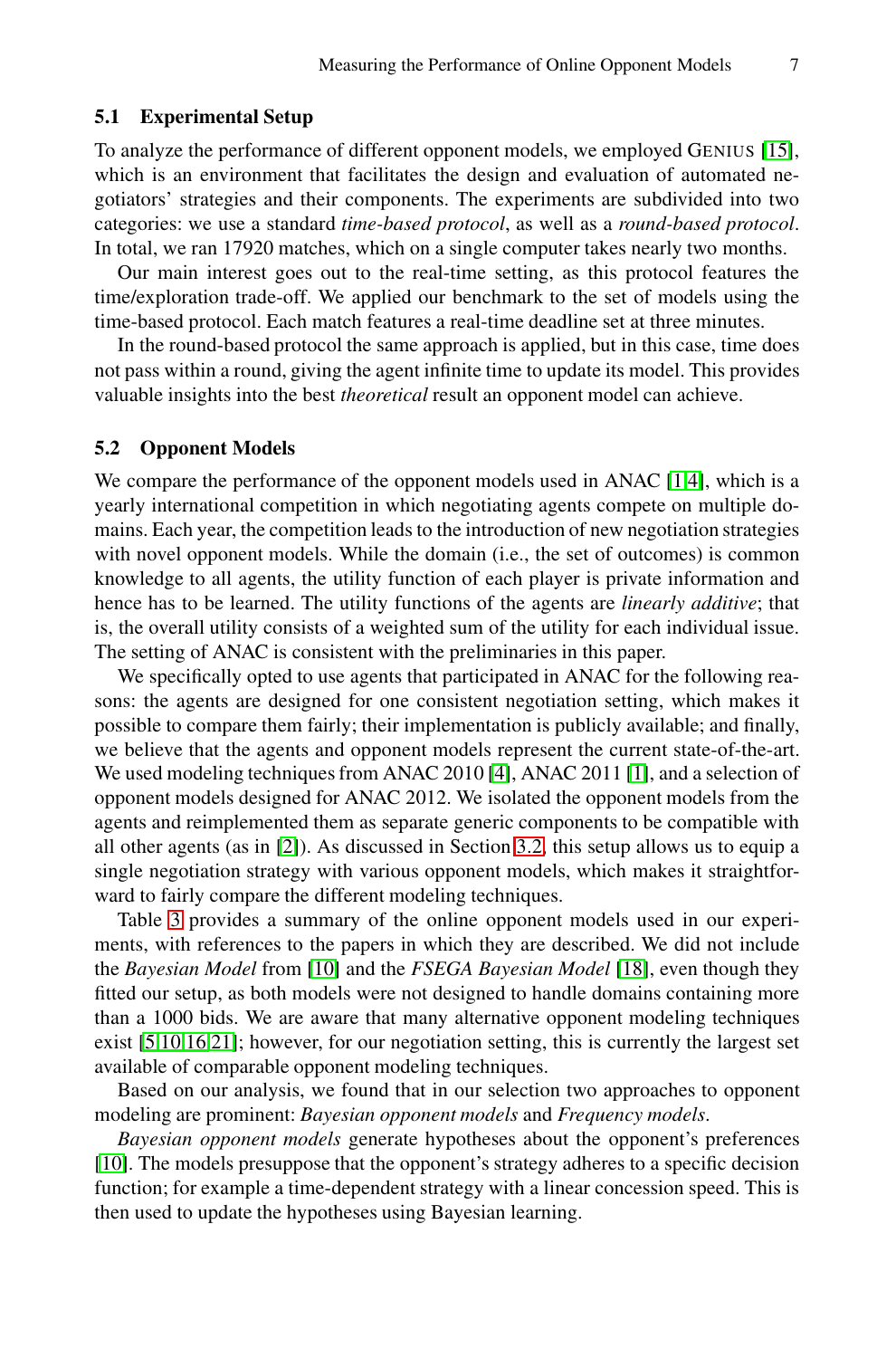**Table 3.** Overview of the online opponent models and their modeling assumptions (M)

| <b>Model</b>    | <b>Description</b>                                                                          | M |
|-----------------|---------------------------------------------------------------------------------------------|---|
| No Model        | No knowledge about the preference profile.                                                  |   |
| Perfect Model   | Perfect knowledge about the preference profile.                                             |   |
| Bayesian        | Scal- This model learns the issue and value weights separately using Bayesian 1             |   |
| able Model [10] | learning. Each round, the hypotheses about the preference profile are up-                   |   |
|                 | dated based assuming that the opponent conceded a constant amount.                          |   |
|                 | IAMhaggler Bay. Efficient implementation of the Bayesian Scalable Model in which the op-11  |   |
| Model [20]      | ponent is assumed to use a particular time-dependent decision function.                     |   |
| HardHeaded      | This model learns the issue weights based on how often the value of an 3                    |   |
|                 | Freq. Model [14] issue changes between turns. The value weights are determined based on [4] |   |
|                 | the frequency in which they have been offered.                                              |   |
| Smith           | Similar to the <i>HardHeaded Frequency Model</i> , but less efficient. The issue 3          |   |
| Freq. Model [8] | weights depends on the relative frequency of the most offered values.                       |   |
| Agent $X$       | This model is a more complex variant of the HardHeaded Frequency 3                          |   |
| Freq. Model     | <i>Model</i> that also takes the opponent's tendency to repeat bids into account. [4]       |   |
| N.A.S.H.        | In contrast to <i>HardHeaded Frequency Model</i> , this model learns the issue 2            |   |
| Freq. Model     | weights based on the frequency that the assumed best value is offered.                      |   |

*Frequency models* learn the issue and value weights separately. The issue weights are usually calculated based on the frequency that an issue *changes* between two offers. The value weights are oten calculated based on the frequency of *appearance* in offers.

Both modeling approaches are prone to failure as they rely on a subset of the assumptions introduced in Section 3.3. More specifically, Bayesian models make strong assumptions about the opponent's strategy, whereas frequency models assume knowledge about the value distribution of the issues of a preference [profi](#page-8-0)le and place weak restrictions on the opponent's negotiation strategy. Generally, the Bayesian models are far more computationally expensive; however, it is unknown if they are more accurate.

# **6 Results**

Below we analyze the outcomes of the experiment to provide a[n ans](#page-5-3)wer to the research [que](#page-9-0)stions in the form of hypotheses **H1**–**H6**. We first discuss the overall gain in performance when using perfect knowledge versus online opponent modeling. Section 6.2 provides an answer to the final research question on how the negotiation setting influences the performance of an opponent model.

#### **6.1 Overall Performance of Opponent Models**

Our experimental results for a selection of the quality measures described in Section 4.4 are shown in Table 4 for both the time-based and round-based protocol. Before we analyze the performance gain of online opponent models, we first answer the question whether perfect knowledge aids in improving the negotiation outcome at all:

### **H1**. *Usage of the perfect model by a negotiation strategy leads to a significant performance gain in comparison to not using an opponent model.*

We expected that perfect knowledge about the opponent's preferences would significantly improve performance of an agent. Our main aim here was not to reconfirm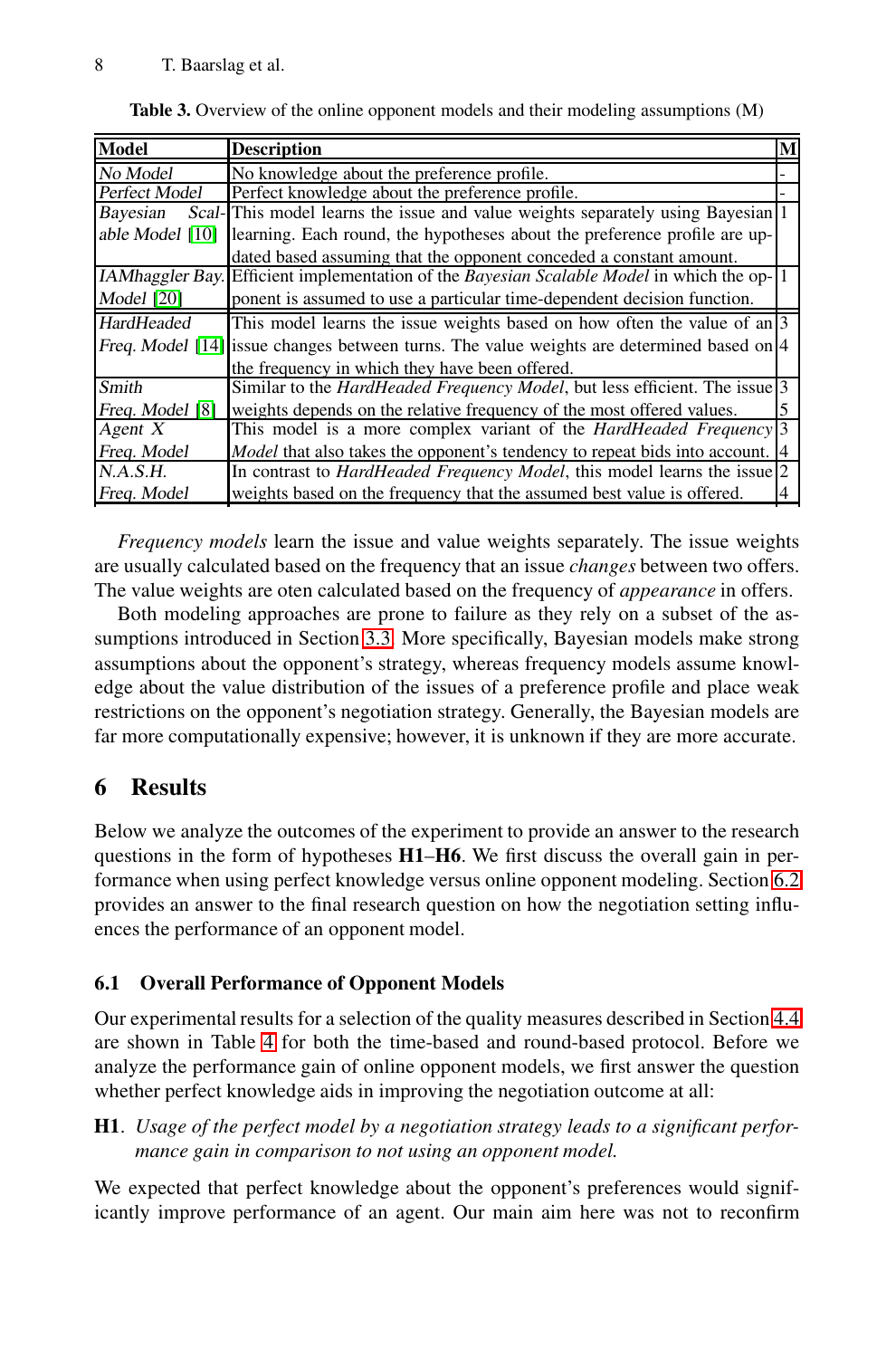the already widely acknowledged benefits of integrative bargaining, but to analyze whether our experimental setup is a valid instrument for measuring the learning effect in other types of settings. Our expectation is confirmed by the experiment, as the *Perfect [Mod](#page-9-0)el* yields a significant performance increase on all quality measures (except average rounds) for both protocols. For the real-time protocol, the difference between the best online opponent model (*HardHeaded Frequency Model*) and *No Model* is 0.0135; for the round-based protocol it is 0.0144 (*Smith Frequency Model*). Note that while the gains are small, there are three small domains where opponent modeling does not result in significant gains. If we solely focus on the large *Travel* negotiation scenario, then the gain relative to *No Model* becomes 0.0413 for the *Perfect Model*. Especially note the improvement in distance between the outcome and Pareto-frontier, and the earlier agreements, in Table 4. This leads us to conclude that using an opponent model leads to better performance as it aids in increasing the quality of the outcome.

**H2**. *Usage of an online opponent model leads to a significant performance gain when time is not an issue. Online opponent modeling does not yield the same benefit in a real-time setting because of the time/exploration trade-off.*

We noted previously that in some cases, ANAC agents that do not model the opponent can outperform agents that do, and such agents have even won the competition. This led us to believe that online modeling does not benefit the agents, either because it misrepresents the preferences, or by taking too much time in a time-sensitive setting.

This is why it came as a surprise that in *both* the time- and round-based protocol, online opponent models performed significantly better on all quality measures. For the time-based protocol the best online opponent models are the frequency models, except for the *Smith Frequency Model* who scores badly in this case. However, for the round-based protocol, the *Smith Frequency Model* is actually best. This is caused by the time/exploration trade-off, because the model is computationally expensive as indicated by the small amount of bids offered in the time-based protocol.

<span id="page-8-0"></span>Surprisingly the worst performance on a quality measure is not always made by using *No Model*. For example in the time-based experiment the *Bayesian Scalable Model* has the worst performance. The Bayesian model of *IAMhaggler* however, performs much better, but disappoints in the round-based protocol. We believe this can be attributed to its updating mechanism: only unique bids are used to update the model, which speedsup updating but can result in poor performance against slowly conceding agents that offer the same bid multiple times.

In conclusion, online opponent model can result in significant gains and surprisingly, frequency models lead to the largest gains, outperforming the Bayesian models. We believe that the winners of ANAC could have performed even better by learning the opponent's preferences with a frequency model. The succ[es](#page-2-0)s of the frequency model can be attributed to its simplicity and hence faster performance, and to the fact that it is more robust by making weaker assumptions about the strategy of the opponent in comparison to the Bayesian modeling approaches.

### **6.2 Influence of the Negotiation Setting**

We will now discuss the influence of each of the three components of the negotiation setting on the quality of an opponent model, following the structure of Section 3.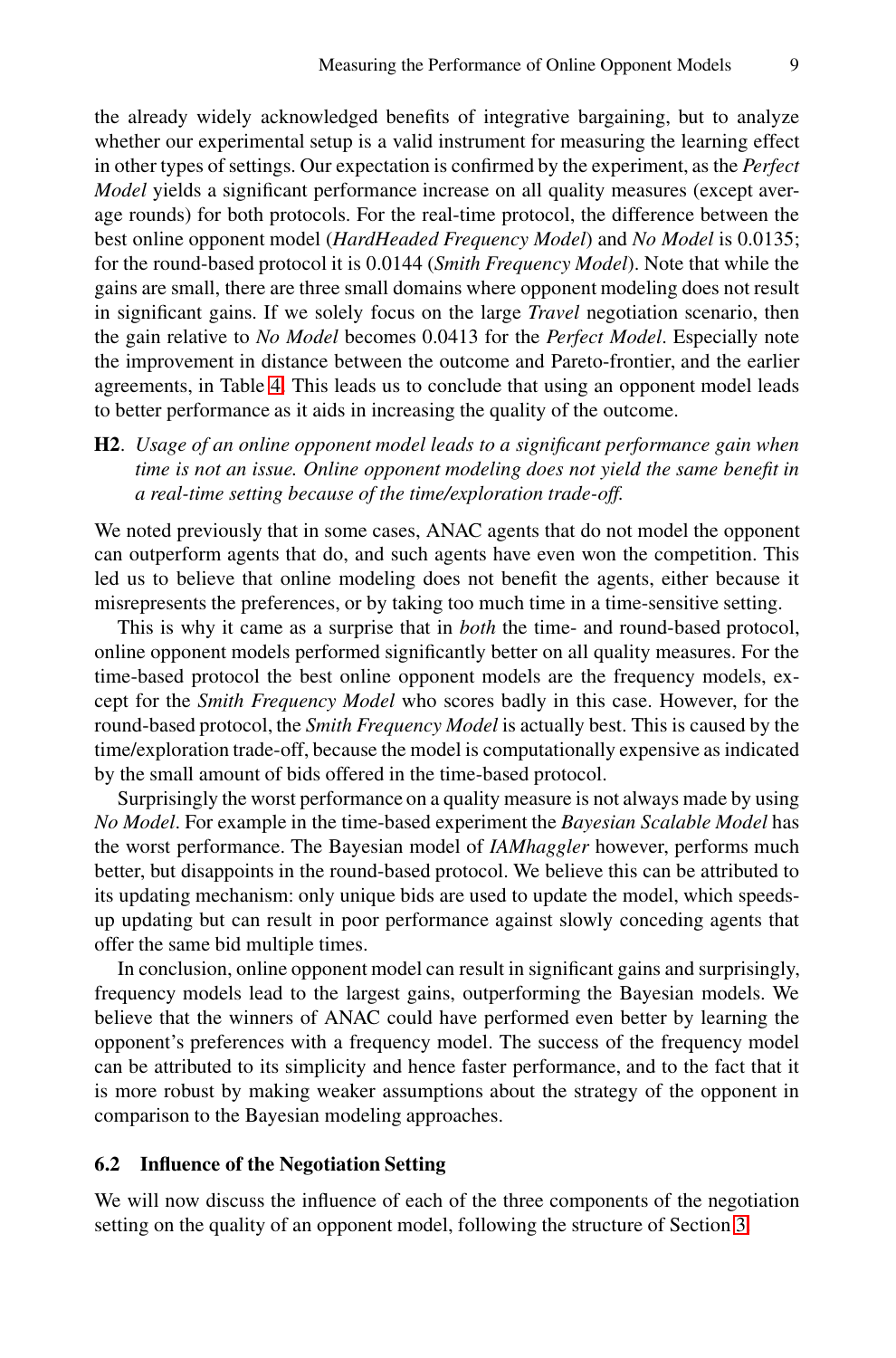|                           | Perfect HH. |       | <b>Agent X Nash</b> |       | IAH.  | <b>Smith</b> | <b>None</b> | Scal. |
|---------------------------|-------------|-------|---------------------|-------|-------|--------------|-------------|-------|
| <b>Quality Measures</b>   |             | FM    | FM                  | FM    | BМ    | FM           |             | BМ    |
| <b>Time-based</b>         |             |       |                     |       |       |              |             |       |
| Avg. utility              | 7285        | .7260 | .7257               | .7257 | .7178 | .7156        | .7125       | .7077 |
| Avg. time of agr.         | .4834       | .4865 | .4867               | .4865 | .4958 | .4937        | .5022       | .5055 |
| Avg. rounds               | 7220        | 7218  | 7231                | 7198  | 7004  | 4745         | 7352        | 4836  |
| Avg. Pareto dist. of agr. | .0007       | .0017 | .0015               | .0018 | .0069 | .0068        | .0059       | .0071 |
| Avg. Kalai dist. of agr.  | .2408       | .2434 | .2447               | .2428 | .2515 | .2474        | .2683       | .2561 |
| Avg. Nash dist. of agr.   | .2442       | .2471 | .2481               | .2483 | .2541 | .2500        | .2721       | .2594 |
| <b>Rounds-based</b>       |             |       |                     |       |       |              |             |       |
| Avg. utility              | .7235       | .7196 | .7191               | .7192 | .7111 | .7199        | .7050       | .7124 |
| Avg. time of agr.         | .4928       | .4975 | .4978               | .4977 | .5058 | .4974        | .5136       | .5038 |
| Avg. rounds               | 2508        | 2531  | 2533                | 2533  | 2572  | 2531         | 2567        | 2562  |
| Avg. Pareto dist. of agr. | .0010       | .0029 | .0023               | .0028 | .0073 | .0026        | .0066       | .0063 |
| Avg. Kalai dist. of agr.  | .2332       | .2380 | .2395               | .2380 | .2456 | .2369        | .2614       | .2445 |
| Avg. Nash dist. of agr.   | .2370       | .2403 | .2437               | .2404 | .2516 | .2403        | .2644       | .2472 |

<span id="page-9-0"></span>**Table 4.** Performance of all models on a set of quality measures for both protocols

**Influence of the Agent's Strategy.** The performance gain of using an opponent model necessarily depends on the strategy in which it is embedded. Table 5provides an overview of the relative gain in comparison to *No Model* for all opponent models in the time-based experiment. Based on the results, we have tested the following hypothesis:

#### **H3**. *The more competitive an agent, the more it benefits from using an opponent model.*

At each turn of a negotiation session, a set of possible agreements can be defined. This is the intersection of two sets: the set of bids that an agent considers for offering, and the set of all bids acceptable to the op[po](#page-10-0)nent. The more competitive the agent, the smaller the intersection between the two sets. When an agent concedes, the number of possible agreements increases at the cost of utility. An opponent model can help in finding possible agreements, preventing concession and therefore loss in utility. We therefore expected the gain for competitive agents to be higher, as the set of possible agreements each turn is smaller, and therefore an optimal bid is more easily missed by an agent not employing an opponent model. This is especially d[ec](#page-11-0)isive in the last few seconds of the negotiation, when many agents concede rapidly to avoid non-agreement.

The hypothesis is confirmed by our experiments. In Table 5 there is a negative correlation between the concession speed and relative gain in performance. If we ignore the results of the three worst performing models, a small – albeit statistically significant – negative correlation of −0*.*508 is found.

**Influence of the Opponent's Strategy.** The opponent's behavior also has an important impact on the performance of an opponent model. Based on the results shown in Table 6, we test the three hypotheses below.

#### **H4**. *An agent benefits more from an opponent model against competitive agents.*

Intuitively, the more competitive the opponent, the more useful the opponent model as the set of possible agreements is smaller, analogous to hypothesis **H3**. Therefore, we expected the highest gain against the competitive agents *Gahboninho V3*, *HardHeaded*,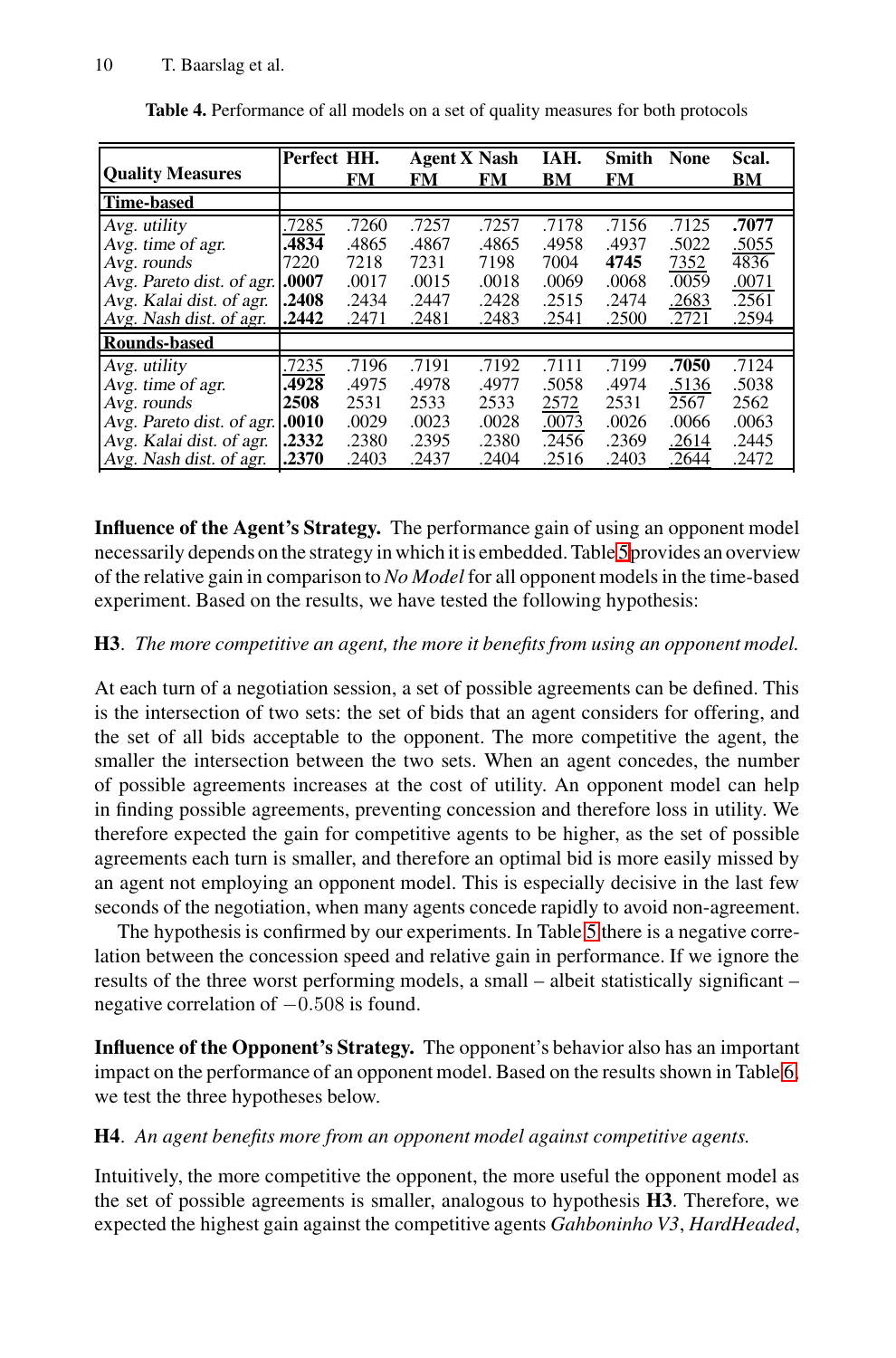| Agents                  | $e=0.1$   | $e=0.2$   | $e=1$     | $e = 2$   |
|-------------------------|-----------|-----------|-----------|-----------|
| Perfect Model           | 0.0180    | 0.0164    | 0.0152    | 0.0144    |
| HardHeaded Freq. Model  | 0.0156    | 0.0137    | 0.0118    | 0.0128    |
| Agent X Freq. Model     | 0.0161    | 0.0137    | 0.0116    | 0.0113    |
| N.A.S.H. Freq. Model    | 0.0166    | 0.0129    | 0.0108    | 0.0121    |
| IAMhaggler Bay. Model   | 0.0084    | 0.0055    | 0.0033    | 0.0039    |
| Smith Freq. Model       | $-0.0031$ | 0.0020    | 0.0071    | 0.0063    |
| Bayesian Scalable Model | $-0.0050$ | $-0.0058$ | $-0.0032$ | $-0.0053$ |

<span id="page-10-0"></span>**Table 5.** Utility of each opponent model relative to using *No Model* for each agent

and *IAMcrazyHaggler*. However, in Table 6 only the gain for *Gahboninho V3* and *IAMcrazyHaggler* is very high.

For *HardHeaded*, we believe this can be attributed to the agent using an opponent model itself. If the opponent uses a well-performing opponent model, then the performance gain of an opponent model can be expected to be lower, as the opponent is already able to make Pareto-optimal bids. Our experiment appears to the confirm this hypothesis in the case of playing against *HardHeaded*, whose well-performing opponent model seems to diminish the effect of opponent modeling by the other side.

Concluding, given the results of our experiment, we believe that the hypothesis holds, [at](#page-3-0) least for consistently competitive opponents without an opponent model.

### **H5**. *Frequency models are more robust against opponents employing a random tactic than the Bayesian models.*

In order to estimate the opponent's utility of a certain bid, both types of models make certain assumptions about the opponent. The Bayesian opponent models assume that the opponent follows a particular decision function through time (cf. modeling assumption 1 in Section 3.3), while the frequency models assume higher valued bids are offered more often (cf. modeling assumptions 3 and 4). Many opponent strategies do not adhere to these assumptions, which causes the learning models to make wrong predictions when playing against them. For example, opponents such as *IAMcrazyHaggler* who employ a random negotiation strategy, explicitly violate the assumptions of both models. For the Bayesian learning models, this means the opponent preferences will be estimated incorrectly, and more so through time. The frequency models however, are much more robust, not only in the sense that a negotiation tactic has a greater chance to satisfy its assumptions, but more significantly: it is less sensitive to a tactic violating its assumptions. For instance, in the case of *IAMcrazyHaggler*, it will deduce that it equally prefers any bid it has offered so far [– w](#page-11-1)hich, in this case, is exactly right.

We therefore expected relatively poor performance from the Bayesian models. This hypothesis is confirmed by our experiment: the frequency models have a high performance gain against *IAMcrazyHaggler*, whereas using the Bayesian models is even worse than not using an opponent model at all.

**Influence of the Negotiation Scenario.** The performance of an opponent model is influenced by the characteristics of the negotiation scenario, such as amount of bids, distribution of the bids, and the opposition of the domain. Table 7 provides an overview of the relative gain of all opponent models in comparison to *No Model* for in the timebased experiment. Based on these results, we formulate the following hypothesis: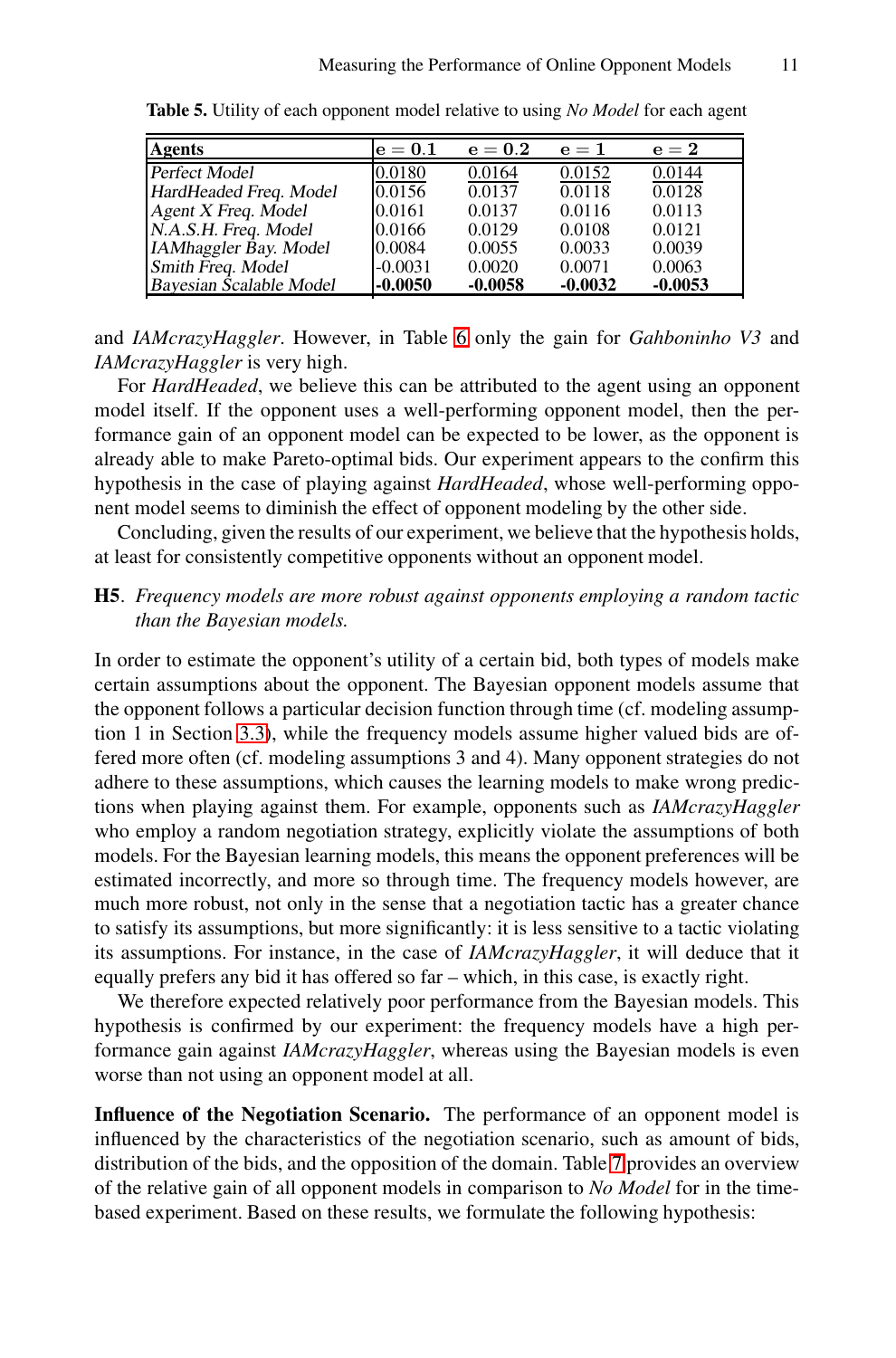| <b>Opponents</b>       | <b>TDT</b> | <b>TDT</b>     | <b>TDT</b> | TDT      | <b>OD</b> | Gah.  | HH.      | IcH.     |
|------------------------|------------|----------------|------------|----------|-----------|-------|----------|----------|
|                        | 0          | 0.2            | 1.0        | 2.0      |           |       |          |          |
| Perfect                | .0085      | .0015          | .0008      | .0022    | .0060     | .0676 | .0015    | .0399    |
| HH. Freq. Model        | .0085      | .0013          | $-.0002$   | .0019    | .0060     | .0515 | .0000    | .0388    |
| Agent X Freq. Model    | .0085      | .0019          | .0002      | .0036    | .0058     | .0561 | .0009    | .0285    |
| N.A.S.H. Freq. Model   | .0085      | .0005          | $-.0005$   | .0020    | .0065     | .0507 | .0037    | .0336    |
| IAH. Bay. Model        | .0000      | .0003          | $-.0021$   | $-.0001$ | $-.0046$  | .0511 | .0039    | $-.0066$ |
| <b>Smith Frequency</b> |            | $-.0038-.0023$ | $-.0019$   | .0007    | $-.0113$  | .0357 | $-.0224$ | .0297    |
| Bay. Scalable Model    | .0000      | $-.0033$       | $-.0055$   | -.0058   | $-.0535$  | .0458 | $-.0128$ | $-.0036$ |

<span id="page-11-0"></span>**Table 6.** Utility of each opponent model relative to using *No Model* for each opponent

### **H6**. *The higher the amount of bids, bid distribution, or opposition of a scenario, the more an agent benefits from using an opponent model.*

We anticipated the bid distribution to be the major factor determining the performance gain of an opponent model. If the bid distribution is high, then the Pareto-frontier is more sparse. This means a higher gain can be expected of utilizing an opponent model to locate bids close to the Pareto-frontier. This hypothesis is confirmed by our experiments, as we found a strong Pearson correlation of 0*.*778 between the bid distribution and the performance gain of the best four models, and 0*.*701 if we solely focus on the perfect opponent model. Therefore we confirm this sub-hypothesis.

Another factor is the size of the negotiation domain. If a domain contains more bids, then there are relatively less bids that are Pareto-optimal, so an opponent model can aid more in identifying them. On the other hand, opponent models are more computationally expensive on the larger domains. Despite this effect, we found a strong Pearson correlation between the amount of bids and the performance gain: 0*.*631 for the best four models, and 0*.*596 when using the perfect model.

The final factor is the opposition of the scenario. Intuitively, if the opposition is higher, then there are less possible agreements. Opponent models can aid in identifying these rare acceptable bids, thereby preventing break-offs and unnecessary concessions. Nevertheless, if the opposition is high, then the bids are also relatively closer to the Pareto-optimal frontier, which renders it more difficult for an opponent model to make a significant impact on the negotiation outcome. Despite this effect, we expected that higher opposition would lead to higher performance gain. However, in our experiments we noted only a small positive Pearson correlation of 0*.*256 for the best four models and 0*.*262 for the perfect model. Based on these results we are unable to draw a conclusion, which leads us to believe the two mentioned effects cancel each other out, making the other two characteristics of the scenario decisive in the effectiveness of a model.

<span id="page-11-1"></span>

|                         | Model   | Low      | Medium | High  |
|-------------------------|---------|----------|--------|-------|
| <b>Size</b>             | Perfect | 0.001    | 0.022  | 0.041 |
|                         | Best 4  | 0.002    | 0.018  | 0.039 |
| <b>Bid Distribution</b> | Perfect | 0.001    | 0.013  | 0.035 |
|                         | Best 4  | $-0.001$ | 0.010  | 0.034 |
| <b>Opposition</b>       | Perfect | 0.001    | 0.023  | 0.020 |
|                         | Best 4  | $-0.001$ | 0.022  | 0.016 |

**Table 7.** Gain of each model relative to using *No Model* for each scenario parameter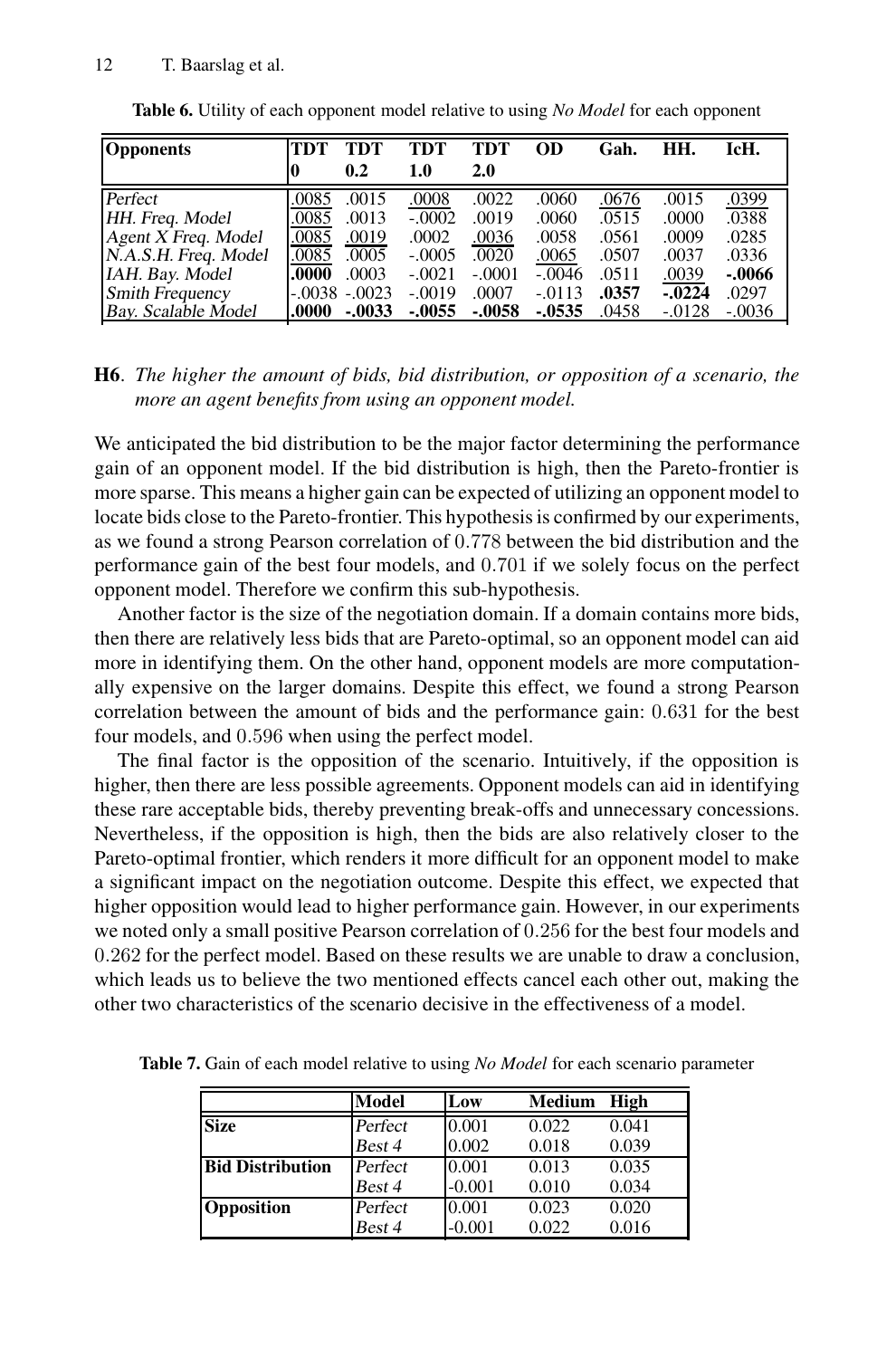### <span id="page-12-1"></span>**7 Conclusion and Future Work**

This paper evaluates and compares the performance of a selection of state-of-the-art online opponent models. The main goal of this work is to evaluate if, and under what circumstances, opponent modeling is beneficial.

Measuring the performance of an opponent model is not trivial, as the details of the negotiation setting affects the effectiveness of the model. Furthermore, while we know an opponent model improves the negotiation outcome in general, the role of time should be taken into account when considering *online* opponent modeling in a realtime negotiation because of the time/exploration trade-off: a computationally expensive model may produce predictions of better quality, but in a real-time setting it may lead to less bids being explored, which may harm the outcome of the negotiation.

Based on an analysis of the contributing factors to the quality of an opponent model, we formulated a measurement method to quantify the performance of online opponent models and applied it to a large set of state-of-the-art opponent models. We analyzed two main types of opponent models: frequency models and Bayesian models. We noted that the time/exploration trade-off is indeed an important factor to consider in opponent model design of both types. However, we found that the best performing models did not suffer from the trade-off, and that most – but not all – online opponent models result in a significant improvement in performance compared with not using a model; not only because the deals are made faster, but also because the outcomes are on average significantly closer to the Pareto-frontier. A main conclusion of our work is that we noted that frequency models consistently outperform Bayesian models. This is not only because they are faster, because the effect remains in a round-based setting. This suggests that frequency models combine the best of both worlds. Surprisingly, despite their performance, frequency models have not received much attention in literature.

Our other main conclusion concerns the effects of the negotiation setting on an opponent model's effectiveness. We found that the more competitive an agent, or its opponent, the more benefit an opponent model provides. In addition, we found that the higher the size or the bid distribution of a scenario, the higher the gain of using a model.

For future work, it would be interesting to examine other uses of opponent modeling, such as opponent prediction. Another direction of future work is to investigate the interaction between opponent model performance and its accuracy through time. We also plan to test a larger set of models derived from literature and ANAC 2012.

<span id="page-12-2"></span><span id="page-12-0"></span>**Acknowledgments.** This research is supported by the Dutch Technology Foundation STW, applied science division of NWO and Technology Program of the Ministry of Economic Affairs. It is part of the Pocket Negotiator project (VICI-project 08075).

# **References**

- 1. Baarslag, T., Fujita, K., Gerding, E.H., Hindriks, K., Ito, T., Jennings, N.R., Jonker, C., Kraus, S., Lin, R., Robu, V., Williams, C.R.: Evaluating practical negotiating agents: Results and analysis of the 2011 international competition. Artificial Intelligence Journal (accepted)
- 2. Baarslag, T., Hindriks, K., Hendrikx, M., Dirkzwager, A., Jonker, C.: Decoupling negotiating agents to explore the space of negotiation strategies. In: Proceedings of the 5th International Workshop on Agent-based Complex Automated Negotiations, ACAN 2012 (2012)